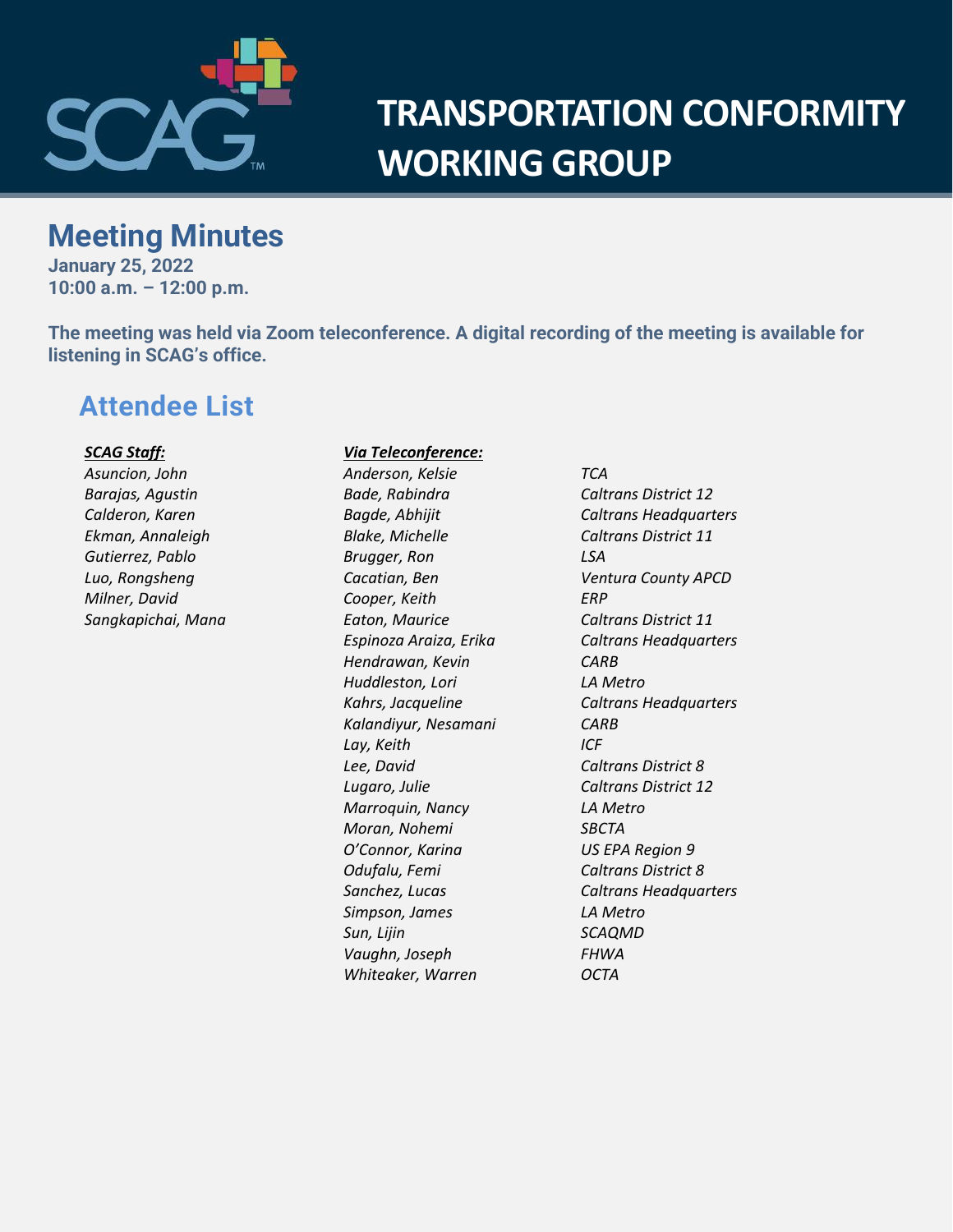

# **TRANSPORTATION CONFORMITY WORKING GROUP**

## **MEETING SUMMARY**

- **CALL TO ORDER AND SELF-INTRODUCTIONS** Karen Calderon, SCAG, called the meeting to order at 10:02 am.
- **PUBLIC COMMENT PERIOD** None.
- **CONSENT CALENDAR**
	- 3.1. October 26, 2021 TCWG Meeting Minutes The meeting minutes were approved.
	- 3.2. December 7, 2021 TCWG Meeting Minutes The meeting minutes were deferred to next TCWG Meeting.

### **INFORMATION ITEMS**

- 4.1. Review of PM Hot Spot Interagency Review Forms (10 minutes)
	- **EA# 1M190 SR-243 Intersection Improvements in City of Banning**: It was determined that this project is not a project of air quality concern.
	- **RIV131202**: It was determined that this project is not a project of air quality concern.

#### 4.2. RTP Update

John Asuncion, SCAG, reported that Connect SoCal Amendment #1 received federal approval in January 2022.

#### 4.3. FTIP Update

John Asuncion, SCAG, reported that SCAG had received the project submittals for 2023 FTIP and expected the process to continue on schedule.

### 4.4. US EPA Update

Karina O'Connor, US EPA Region 9, reported the following:

- US EPA had completed all meetings with federal and state partners regarding the grace period for the use of EMFAC2017.
- US EPA had one more meeting with CARB to discussinclusion of the EMFAC2021 web portal in the federal register notice for the approval of EMFAC2021 and EMFAC2017 adjustment factors.

In response to a question, Karina confirmed that US EPA intended on publishing the federal register notice for EMFAC2021 and EMFAC2017 adjustment factors in March 2022, provided the final waiver submittal from CARB would be submitted shortly.

#### 4.5. CARB Update

Nesamani Kalandiyur, CARB, reported the following:

- CARB had submitted most of the EMFAC2021 waiver submittals, except for the Low NOx Emissions Standard which was expected to be submitted by the end of January 2022.
- CARB and US EPA had a meeting scheduled to discuss technical questions regarding EMFAC.
- The second draft of the 2022 State SIP Strategy was expected to be released by January 28<sup>th</sup>. The new draft incorporated the comments received from the public review period and public workshops.

Rongsheng Luo, SCAG, requested CARB to alert SCAG of any significant delays involving the final EMFAC waiver submittal or anything that SCAG could do to help move this process forward.